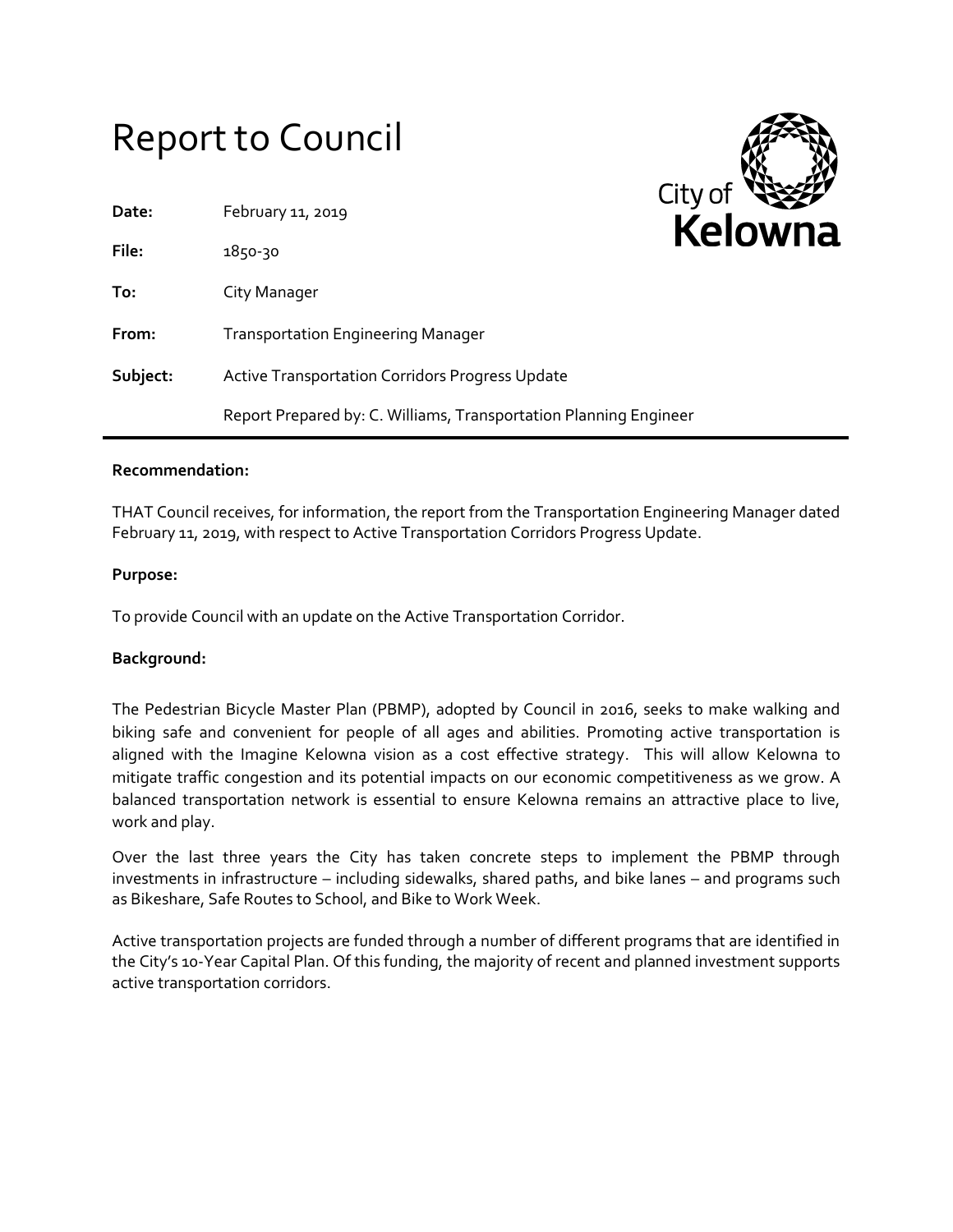

Investments follow priorities set in the PBMP, which considered gaps in the network, connectivity to key destinations such as schools and parks, and prioritizing areas with the highest potential for cycling areas with higher densities of residents and jobs.

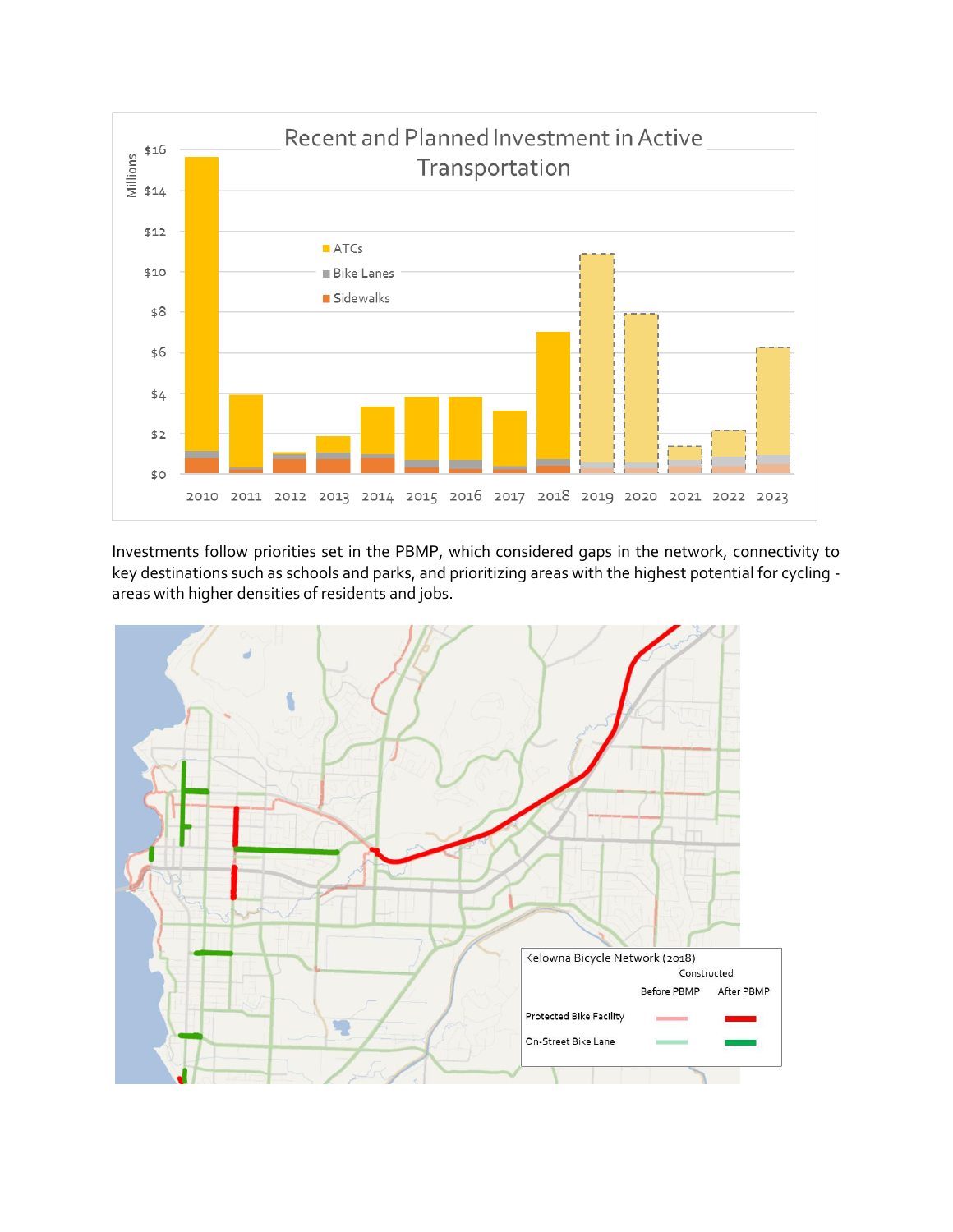## **Strategies for Implementing Bicycle Infrastructure:**

While all bike network improvement projects work towards developing a safer and more convenient cycling network, facilities are delivered through a range of strategies, including;

- 1. Road Resurfacing Program: Concurrent with resurfacing / repaving, bike lane markings are placed to reflect current design standards. Examples include: Glenmore Rd (Clement to High) and Springfield Rd (East of Dilworth).
- 2. Spot Safety Improvements: Changes to intersection and crossings to reduce potential conflicts between vehicles and people walking and biking. Examples include: the intersection of Gordon and Casorso and the intersection of KLO and Benvoulin.
- 3. Bike Lane Program: Painted bike lanes, buffered where conditions allow, to expand and fill in gaps in the network. Examples include: Ellis St (Bernard to Recreation) and Bernard Ave (Lakeview to Ethel)
- 4. Active Transportation Corridors: ATCs are comfortable, protected bicycle and pedestrian facilities for users of all ages and abilities. In many cases, these are delivered in conjunction with other roadway and utility upgrades. Examples include: Okanagan Rail Trail and the Ethel Street.

The City also partners, for additional funding, with ICBC through their Road Improvement Program and the Ministry of Transportation and Infrastructure's Bike BC grant program where applicable.

Over the first three years of the PBMP, expansion of ATC facilities, to create a minimum grid of all ages and ability facilities, has included:

- Ethel 1 (2015, Bernard to Harvey, construction cost \$6.4K per m)
- Ethel 2 (2016, Cawston to Bernard, construction cost \$4.9K per m)
- Ethel 3 (2017, Harvey to Sutherland, construction cost \$6.9K per m)
- Okanagan Rail Trail (2018, Dilworth to YLW)

Upcoming projects:

- Ethel 4 & Ethel 5 (2019/2020, Sutherland to Rose, projected cost \$5.2K per m)
- Sutherland 1 (2019, Pandosy to Ethel, projected cost \$2.4K per m)

## **A Decade of Learning:**

Design standards for bicycle infrastructure have evolved over the years. The City has learned and adopted new practices through implementing the PBMP. While each project is different, and costs vary with context, the City has made efforts to find cost effective and safe solutions to more quickly deliver the active transportation network. Moving towards street-level facilities separated by medians, rather than raised cycle tracks is one example of an approach the City is taking to achieve these goals. Additionally, designs which do not require a full rebuild of the street are being applied where feasible. For example, the design of Sutherland 1 will greatly improve comfort and safety while maintaining some parking, mature street trees and reducing real estate impacts.

## **Internal Circulation:**

Active Transportation Coordinator Commutations Consultant Divisional Director, Infrastructure Infrastructure Delivery Department Manager